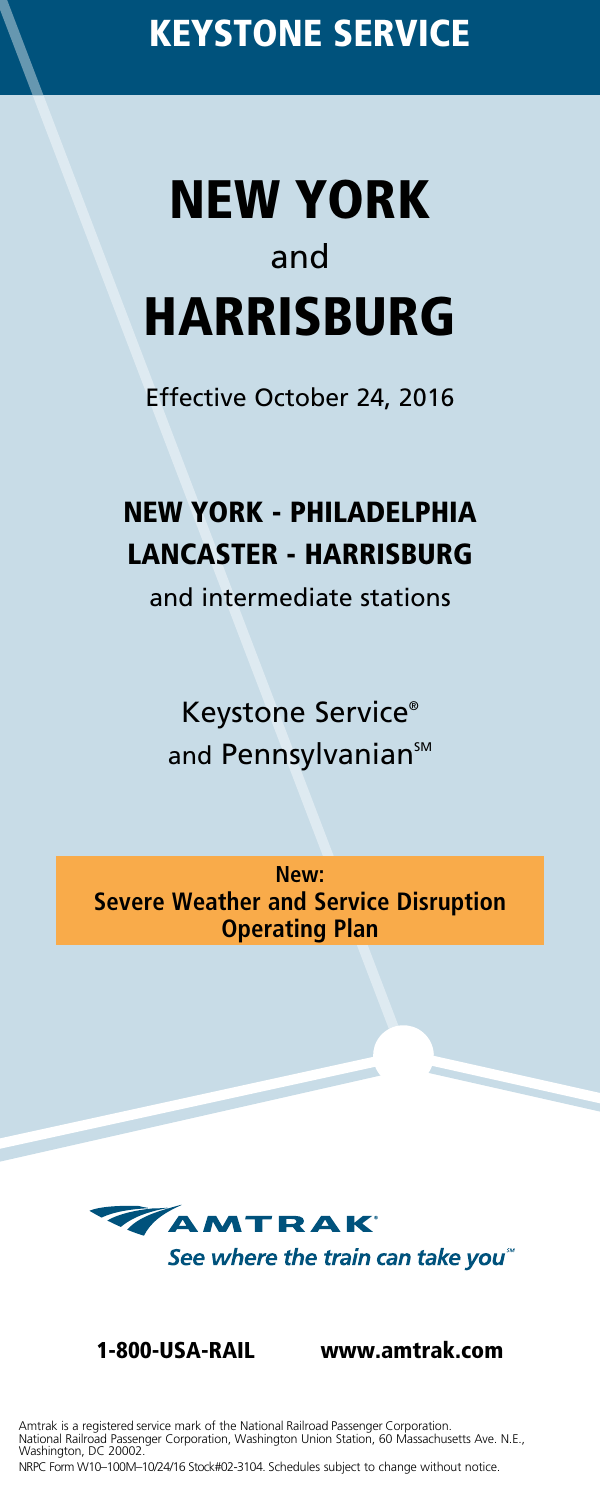# **KEYSTONE SERVICE - Eastbound**

| Train Number →                                            |                 |    | 640(s)                                       | 642                                              | 600(s)                                                     | 660                                             | 644(s)                                           | 662                                    | 646                                             | 664                                             | 648(s)                                           | 666                                                            | 650(s)                                           | 42(s)                                            |
|-----------------------------------------------------------|-----------------|----|----------------------------------------------|--------------------------------------------------|------------------------------------------------------------|-------------------------------------------------|--------------------------------------------------|----------------------------------------|-------------------------------------------------|-------------------------------------------------|--------------------------------------------------|----------------------------------------------------------------|--------------------------------------------------|--------------------------------------------------|
| Normal Days of Operation ▶                                |                 |    | Mo-Fr                                        | Mo-Fr                                            | Mo-Fr                                                      | SaSu                                            | Mo-Fr                                            | Sa                                     | Mo-Fr                                           | SaSu                                            | Mo-Fr                                            | SaSu                                                           | Mo-Fr                                            | <b>Daily</b>                                     |
| Will Also Operate ▶                                       |                 |    |                                              |                                                  |                                                            | 11/24,12/26,<br>1/2,1/16,<br>2/20               |                                                  | 11/24, 12/25,<br>1/1, 1/15,<br>2/19    |                                                 | 11/24,12/26,<br>$\frac{1}{2}$ , 1/16,           |                                                  | 11/24,12/26,<br>$\frac{1}{2}$ , $\frac{1}{16}$ , $\frac{2}{2}$ |                                                  |                                                  |
| Will Not Operate ▶                                        |                 |    | 11/24, 12/26,<br>1/2, 1/16,<br>2/20          | 11/24,12/26,<br>$\frac{1}{2}$ , $\frac{1}{16}$ , | 11/24, 12/26,<br>$\frac{1}{2}$ , 1/16,                     |                                                 | 11/24,12/26,<br>$\frac{1}{2}$ , $\frac{1}{16}$ , |                                        | 11/24,12/26<br>$\frac{1}{2}$ , $\frac{1}{16}$ , |                                                 | 11/24,12/26,<br>$\frac{1}{2}$ , $\frac{1}{16}$ , |                                                                | 11/24,12/26,<br>$\frac{1}{2}$ , $\frac{1}{16}$ , |                                                  |
| On Board Service ▶                                        |                 |    | RQ                                           | RQ                                               | 回国                                                         | 因回国                                             | <u>ros</u>                                       | RQ                                     | <b>RQS</b>                                      | $R$ Q &                                         | RQU                                              | <b>RQU</b>                                                     | <b>RQS</b>                                       | RBDS                                             |
|                                                           | Mile            | ◥  |                                              |                                                  |                                                            |                                                 |                                                  |                                        |                                                 |                                                 |                                                  |                                                                |                                                  |                                                  |
| <u>HARRISBURG, PA</u><br>QT                               | 0               | Dp | 5 00A                                        | 555A                                             | 645A                                                       | 7 20A                                           | 755A                                             | 8 20A                                  | 9 00A                                           | 9 30A                                           | 10 00A                                           | 11 20A                                                         | <b>12 00N</b>                                    | 105P                                             |
| Middletown, PA                                            | 10              |    | 5 10A                                        | 6 05A                                            | 655A                                                       | 7 30A                                           |                                                  | 8 30A                                  | 9 10A                                           | 940A                                            |                                                  | 11 30A                                                         | 12 10P                                           |                                                  |
| QT<br>Elizabethtown, PA<br><b>Mount Joy, PA</b>           | 17<br>24        |    | 5 17A<br>5 23A                               | 6 12A<br>6 19A                                   | 702A<br>708A                                               | 7 37A<br>743A                                   | 8 12A                                            | 8 37A<br>843A                          | 9 17A                                           | 947A<br>953A                                    | 10 16A                                           | 11 37A<br>11 43A                                               | 12 17P<br>12 23P                                 | 1 23P                                            |
| QΓ<br><b>Lancaster, PA</b>                                | 36              |    | 5 35A                                        | 6 30A                                            | 721A                                                       | 755A                                            | 8 32A                                            | 855A                                   | 9 33A                                           | 10 05A                                          | 10 32A                                           | 11 55A                                                         | 12 35P                                           | 140P                                             |
| Parkesburg, PA                                            | 60              |    | 5 53A                                        | 649A                                             | 740A                                                       | 8 14A                                           |                                                  | 9 14A                                  | 952A                                            | 10 23A                                          |                                                  | 12 14P                                                         |                                                  |                                                  |
| <b>Coatesville, PA</b>                                    | 66              |    | 5 59A                                        | 656A                                             | 746A                                                       | 8 19A                                           |                                                  | 9 19A                                  | 958A                                            | 10 28A                                          |                                                  | 12 19P                                                         |                                                  | ؋                                                |
| <b>Downingtown, PA</b>                                    | 72              |    | 6 05A                                        | 707A                                             | 752A                                                       | 8 25A                                           |                                                  | 9 25A                                  | 1004A                                           | 10 35A                                          |                                                  | 12 25P                                                         | 101P                                             |                                                  |
| <b>Exton, PA</b>                                          | $\overline{77}$ |    | 610A                                         | 714A                                             | 759A                                                       | 8 32A                                           |                                                  | 9 32A                                  | 10 10A                                          | 1041A                                           |                                                  | 12 32P                                                         | 107P                                             | 2 12P                                            |
| Paoli, PA<br>QT<br>QT<br><b>Ardmore, PA</b>               | 84<br>96        |    | 6 19A<br>631A                                | 7 23A                                            | 809A                                                       | 841A<br>853A                                    | 9 10A                                            | 941A<br>953A                           | 10 18A                                          | 10 49A                                          | 11 10A                                           | 12 41P<br>12 54P                                               | 1 16P<br>1 28P                                   | 2 24P                                            |
| PHILADELPHIA, PA                                          | 104             | Ar | 645A                                         | 750A                                             | 8 35A                                                      | 905A                                            | 9 35A                                            | 10 05A                                 | 10 40A                                          | 11 10A                                          | 11 35A                                           | 105P                                                           | 145P                                             | 255P                                             |
| ΟΤ<br>-30th Street Station                                |                 | Dp | 700A                                         | 8 0 5 A                                          | 8 50A                                                      | 9 23A                                           | 945A                                             | 10 30A                                 | 10 55A                                          | 11 25A                                          | 11 45A                                           | 1 30P                                                          | 205P                                             | 3 25P                                            |
| North Philadelphia, PA                                    | 109             |    | 708A                                         |                                                  |                                                            |                                                 |                                                  |                                        |                                                 |                                                 |                                                  |                                                                |                                                  |                                                  |
| <b>Cornwells Heights, PA</b>                              | 121             |    | 7 23A                                        |                                                  |                                                            |                                                 |                                                  |                                        |                                                 |                                                 |                                                  |                                                                |                                                  |                                                  |
| QT<br><b>Trenton, NJ</b>                                  | 137             |    | 7 37A                                        | 8 3 3 A                                          | 9 20A                                                      | 952A                                            | 10 12A                                           | 11 03A                                 | 11 23A                                          | 11 55A                                          | 12 13P                                           | 200P                                                           | 2 33P                                            | 356P                                             |
| QT<br>Princeton Jct., NJ                                  | 147             |    |                                              |                                                  |                                                            | 10 00A                                          |                                                  |                                        |                                                 |                                                 |                                                  |                                                                |                                                  |                                                  |
| <b>New Brunswick, NJ</b>                                  | 163             |    |                                              |                                                  |                                                            |                                                 |                                                  |                                        |                                                 |                                                 |                                                  |                                                                |                                                  |                                                  |
| Metropark, NJ<br>QT<br>Newark Lib. Intl. Air., NJ 卡<br>QT | 171<br>183      |    |                                              |                                                  |                                                            | 10 25A                                          |                                                  |                                        |                                                 |                                                 |                                                  |                                                                |                                                  |                                                  |
| Newark, NJ<br>QT                                          | 185             |    | L8 12A                                       | L9 06A                                           | <b>D</b> 9 55A                                             | 10 31A                                          | L10 47A                                          | L11 42A                                | L11 57A                                         | L12 31P                                         | D12 45P                                          | <b>L2 40P</b>                                                  | L3 08P                                           | D4 32P                                           |
| <b>NEW YORK, NY</b><br>QT                                 | 195             | Ar | 8 30A                                        | 9 26A                                            | 10 15A                                                     | 10 49A                                          | 11 05A                                           | 11 59A                                 | 12 15P                                          | 12 49P                                          | 103P                                             | 257P                                                           | 3 26P                                            | 450P                                             |
| -Penn Station                                             |                 |    |                                              |                                                  |                                                            |                                                 |                                                  |                                        |                                                 |                                                 |                                                  | KEYSTONE SERVICE SCHEDULES EFFECTIVE 10/24/16                  |                                                  |                                                  |
|                                                           |                 |    |                                              |                                                  |                                                            |                                                 |                                                  |                                        |                                                 |                                                 |                                                  |                                                                |                                                  |                                                  |
|                                                           |                 |    |                                              |                                                  |                                                            |                                                 |                                                  |                                        |                                                 |                                                 |                                                  |                                                                |                                                  |                                                  |
| Train Number →                                            |                 |    | 670                                          | 652(s)                                           | 654(s)                                                     | 672                                             | 656                                              | 618(s)                                 | 658(s)                                          | 610                                             | 674                                              | 612                                                            | 620                                              | 622(s)                                           |
| Normal Days of Operation ▶                                |                 |    | SaSu                                         | Mo-Fr                                            | Mo-Fr                                                      | SaSu                                            | Mo-Fr                                            | Mo-Th                                  | Fr                                              | Sa                                              | Su                                               | Su                                                             | Mo-Fr                                            | Mo-Fr                                            |
| Will Also Operate ▶                                       |                 |    | 11/24,12/26<br>$\frac{1}{2}$ , 1/16,<br>2/20 |                                                  |                                                            | 11/24,12/26<br>$\frac{1}{2}$ , $\frac{1}{16}$ , |                                                  |                                        | 11/23                                           | 11/24,12/25<br>$\frac{1}{1}$ , $\frac{1}{19}$ , | 12/26,<br>$\frac{1}{2}$ , $\frac{1}{16}$ ,       | 12/26,<br>$\frac{1}{2}$ , 1/16,                                |                                                  |                                                  |
| Will Not Operate ▶                                        |                 |    |                                              | $\frac{1}{2}$ , 1/16,<br>2/20                    | 11/24,12/26, 11/24,12/26,<br>$\frac{1}{2}$ , 1/16,<br>2/20 |                                                 | 11/24,12/26,<br>$\frac{1}{2}$ , 1/16,<br>2/20    | 11/23-24,<br>12/26, 1/2,<br>1/16, 2/20 |                                                 |                                                 | 12/25,<br>$\frac{1}{1}$ , $\frac{1}{19}$ ,       | 12/25,<br>$\frac{1}{1}$ , $\frac{1}{19}$ ,                     | 11/24,12/26,<br>$\frac{1}{2}$ , $\frac{1}{16}$ , | 11/24,12/26,<br>$\frac{1}{2}$ , $\frac{1}{16}$ , |
| On Board Service ▶                                        |                 |    | RQ                                           | RQ                                               | RQ                                                         | 因回国                                             | RQ                                               | 回国                                     | RQ                                              | 回国                                              | RQU                                              | 回国                                                             | 国回国                                              | 09                                               |
|                                                           | <b>Mile</b>     |    |                                              |                                                  |                                                            |                                                 |                                                  |                                        |                                                 |                                                 |                                                  |                                                                |                                                  |                                                  |
|                                                           | 0               | Dp | 200P                                         | 3 20P                                            | 4 30P                                                      | 5 05P                                           | 5 35P                                            | 640P                                   | 640P                                            | 705P                                            | 705P                                             | 8 20P                                                          | 8 30P                                            | 915P                                             |
| <b>HARRISBURG, PA</b><br>QT<br>Middletown, PA             | 10              |    | 2 10P                                        | 3 30P                                            | 4 40P                                                      | 5 15P                                           | 545P                                             | 650P                                   | 6 50P                                           | 7 15P                                           | 7 15P                                            | 8 30P                                                          | 8 40P                                            | 9 25P                                            |
| QT<br><b>Elizabethtown, PA</b>                            | 17              |    | 2 17P                                        | 3 37P                                            | 447P                                                       | 5 22P                                           | 5 52P                                            | 657P                                   | 657P                                            | 7 22P                                           | 7 22P                                            | 8 37P                                                          | 847P                                             | 9 32P                                            |
| <b>Mount Joy, PA</b>                                      | 24              |    | 2 23P                                        | 3 43P                                            | 453P                                                       | 5 28P                                           | 558P                                             |                                        |                                                 | 7 28P                                           | 7 28P                                            | 8 43P                                                          |                                                  |                                                  |
| QΤ<br><b>Lancaster, PA</b>                                | 36              |    | 2 34P                                        | 354P                                             | 505P                                                       | 540P                                            | 6 10P                                            | 712P                                   | 712P                                            | 740P                                            | 740P                                             | 855P                                                           | 902P                                             | 947P                                             |
| Parkesburg, PA                                            | 60              |    | 2 53P                                        | 4 13P                                            | 5 23P                                                      | 5 58P                                           | 628P                                             | 730P                                   | 7 30P                                           | 758P                                            | 758P                                             | 914P                                                           | <b>L9 20P</b>                                    | L10 05P                                          |
| <b>Coatesville, PA</b>                                    | 66<br>72        |    | 2 59P                                        | 4 22P                                            | 5 29P                                                      | 604P<br>6 10P                                   | 6 34P<br>640P                                    | 740P                                   | 740P                                            | 804P<br>8 10P                                   | 8 04P<br>8 10P                                   | 9 19P                                                          | <b>L9 30P</b>                                    |                                                  |
| Downingtown, PA<br><b>Exton, PA</b>                       | 77              |    | 3 05P<br>311P                                | 4 28P                                            | 5 35P<br>541P                                              | 616P                                            | 646P                                             | 746P                                   | 746P                                            | 8 16P                                           | 8 16P                                            | 9 25P<br>9 32P                                                 | <b>L9 36P</b>                                    | L10 15P<br>L10 21P                               |
| Paoli, PA<br>Qī                                           | 84              |    | 3 22P                                        | 437P                                             | 5 50P                                                      | 6 25P                                           | 655P                                             | 755P                                   | 755P                                            | 8 25P                                           | 8 25P                                            | 940P                                                           | <b>L9 44P</b>                                    | L10 29P                                          |
| <b>Ardmore, PA</b><br>QT                                  | 96              |    | 3 35P                                        | 449P                                             | 604P                                                       | 6 37P                                           | 707P                                             | 807P                                   | 8 07P                                           | 837P                                            | 837P                                             | 952P                                                           |                                                  |                                                  |
| PHILADELPHIA, PA<br>oτl                                   | 104             | Ar | 3 50P                                        | 505P                                             | 625P                                                       | 650P                                            | 7 23P                                            | 8 20P                                  | 8 20P                                           | 8 50P                                           | 8 50P                                            | 10 10P                                                         | 10 10P                                           | 10 55P                                           |
| -30th Street Station                                      |                 | Dp | 4 10P                                        | 5 18P                                            | 650P                                                       | 7 10P                                           | 740P                                             | 9 10P                                  | 8 36P                                           | 9 20P                                           |                                                  |                                                                |                                                  |                                                  |
| North Philadelphia, PA                                    | 109             |    |                                              |                                                  |                                                            |                                                 |                                                  | 88                                     |                                                 | 82                                              |                                                  | 0 10P g 12 10A                                                 |                                                  | g 12 10A                                         |
| <b>Cornwells Heights, PA</b>                              | 121             |    |                                              |                                                  |                                                            |                                                 |                                                  |                                        |                                                 |                                                 |                                                  |                                                                |                                                  |                                                  |
| Trenton, NJ<br>QT<br>QT<br>Princeton Jct., NJ             | 137<br>147      |    | 4 39P                                        | 545P<br>5 52P                                    | 7 19P                                                      | 7 39P                                           | 8 09P                                            | Γā<br>9 37P                            | 9 06P                                           | Ē<br>949P                                       |                                                  | $\frac{1}{9}$ 39P $\frac{1}{1}$ 12 40A                         |                                                  | $\frac{1}{2}$                                    |
| <b>New Brunswick, NJ</b>                                  | 163             |    |                                              | <b>D6 05P</b>                                    |                                                            |                                                 |                                                  |                                        |                                                 |                                                 |                                                  |                                                                |                                                  |                                                  |
| Metropark, NJ<br>QT                                       | 171             |    |                                              | <b>D6 17P</b>                                    |                                                            |                                                 |                                                  | D9 59P                                 |                                                 | 10 12P                                          |                                                  | 1 05A                                                          |                                                  | 1 05A                                            |
| Newark Lib. Intl. Air., NJ $\bigstar$<br>QT               | 183             |    |                                              |                                                  |                                                            |                                                 |                                                  |                                        |                                                 |                                                 |                                                  |                                                                |                                                  |                                                  |
| Newark, NJ<br>QT<br><b>NEW YORK, NY</b><br>QT             | 185<br>195      | Ar | L5 13P<br>5 32P                              | L6 33P<br>653P                                   | L7 54P<br>8 12P                                            | <b>L8 14P</b><br>8 34P                          | <b>L8 45P</b><br>903P                            | D10 14P<br>10 36P                      | <b>L9 42P</b><br>10 00P                         | D10 26P<br>10 51P                               | L10 14P<br>10 34P                                | 1 22A<br>1 40A                                                 |                                                  | 1 22A<br>140A                                    |

**Service on Keystone Service®**

**All trains are unreserved for local travel between Harrisburg, Philadelphia and intermediate points. Travel to or from other points requires reservations. All connecting trains require reservations.**

- R **Coaches: Reservations required, except as shown in note above.**
- Q Amtrak Quiet Car. **a Coaches: Rese**<br> **a** Amtrak Quiet C<br> **a** Wi-Fi available.
- 

**All Amtrak services and stations are non-smoking.**

**The Keystone Service and Pennsylvanian are financed primarily through funds made available by the Pennsylvania Department of Transportation.**

### Service on the Pennsylvanian<sup>SM</sup>

- R **Coaches: Reservations required except for travel locally between Philadelphia, Harrisburg and intermediate points.**
- B **Business class:** Ticket price includes non-alcoholic beverages and newspaper.
- $\mathbb{D}$  **Cafe**: Sandwiches, snacks and beverages.
- å Wi-Fi available.

**All Amtrak services and stations are non-smoking.**

*See other side for Route Map, Symbols Key, Connecting Local Services, Airport Connections and other amenities.*

# **SHADING KEY**

Daytime train Daytime trainsevere weather Connecting train

KEYSTONE SERVICE SCHEDULES EFFECTIVE 10/24/16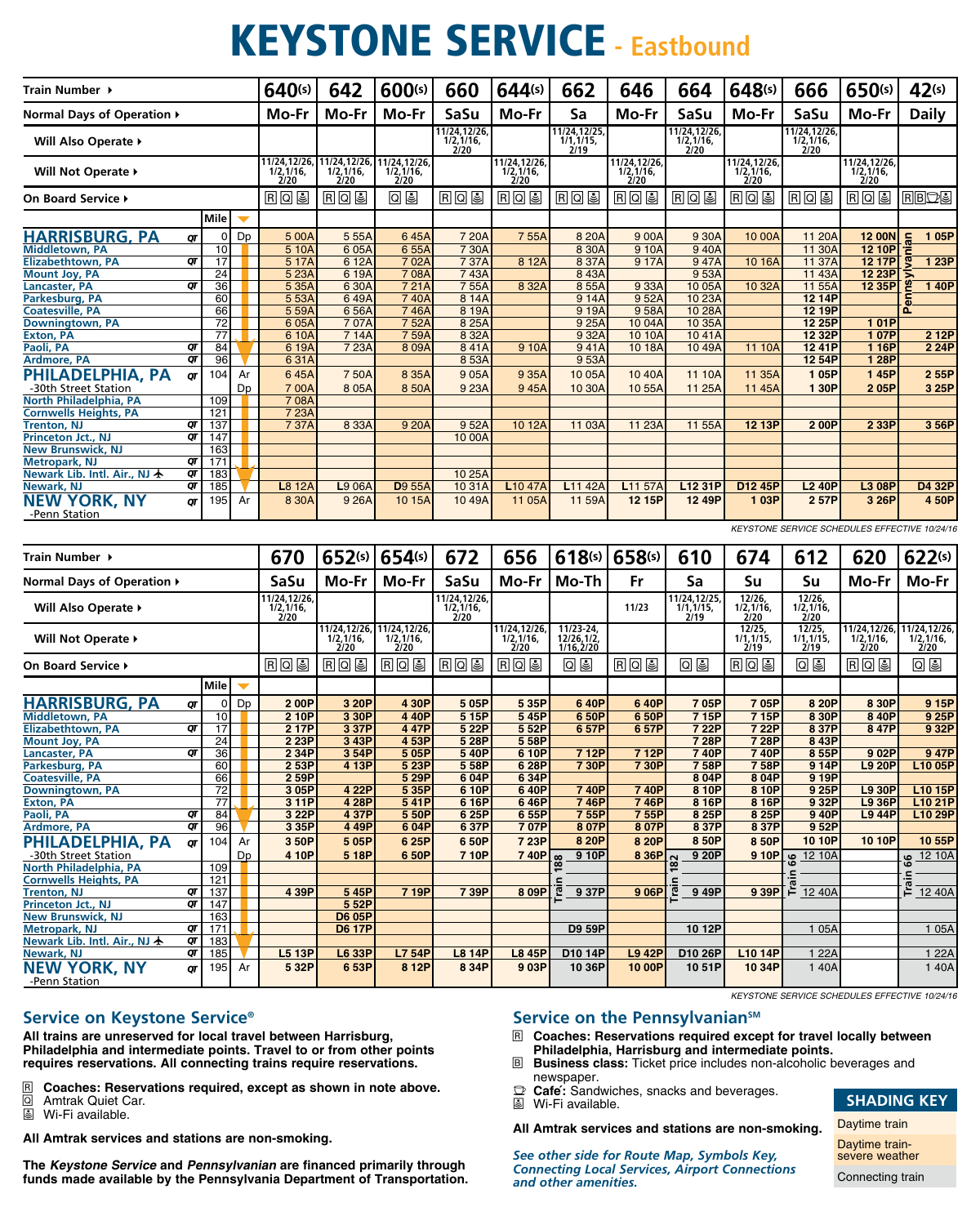# **KEYSTONE SERVICE - Westbound**

| Train Number ▶                                                      |          |             |    | 601(s)                              | 605                                 | 607(s)                             | 611                                     | 661                                               | 641(s)                                           | 663                                    | 643(s)                                           | 43(s)                                                 | 645(s)                                           | 615                                     |
|---------------------------------------------------------------------|----------|-------------|----|-------------------------------------|-------------------------------------|------------------------------------|-----------------------------------------|---------------------------------------------------|--------------------------------------------------|----------------------------------------|--------------------------------------------------|-------------------------------------------------------|--------------------------------------------------|-----------------------------------------|
| Normal Days of Operation ▶                                          |          |             |    | Mo-Fr                               | Mo-Fr                               | Mo-Fr                              | Sa                                      | SaSu                                              | Mo-Fr                                            | SaSu                                   | Mo-Fr                                            | <b>Daily</b>                                          | Mo-Fr                                            | Su                                      |
| Will Also Operate ▶                                                 |          |             |    |                                     |                                     |                                    | 11/24, 12/25,<br>1/1, 1/15,<br>2/19     | 11/24, 12/26,<br>$\frac{1}{2}$ , $\frac{1}{16}$ , |                                                  | 11/24,12/26,<br>$\frac{1}{2}$ , 1/16,  |                                                  |                                                       |                                                  | 12/26,<br>$\frac{1}{2}$ , 1/16,<br>2/20 |
| Will Not Operate ▶                                                  |          |             |    | 11/24,12/26,<br>1/2,1/16,<br>2/20   | 11/24,12/26,<br>1/2, 1/16,<br>2/20  | 11/24,12/26,<br>1/2, 1/16,<br>2/20 |                                         |                                                   | 11/24,12/26,<br>$\frac{1}{2}$ , $\frac{1}{16}$ , |                                        | 11/24,12/26,<br>$\frac{1}{2}$ , $\frac{1}{16}$ , |                                                       | 11/24,12/26,<br>$\frac{1}{2}$ , $\frac{1}{16}$ , | 12/25,<br>1/1, 1/15,<br>2/19            |
| On Board Service ▶                                                  |          |             | Q⊌ | 回圖                                  | 回国                                  | 09                                 | 日口园                                     | <u>ros</u>                                        | <u>ros</u>                                       | RQ                                     | <u>rbds</u>                                      | RQU                                                   | 回图                                               |                                         |
|                                                                     |          | <b>Mile</b> |    |                                     |                                     |                                    |                                         |                                                   |                                                  |                                        |                                                  |                                                       |                                                  |                                         |
| <b>NEW YORK, NY</b><br>-Penn Station                                | QT       | 0           | Dp | 5<br>3 25A                          | 4 4 0 A<br>57                       | $\ddot{ }$<br>5 30A                | 59<br>3 00A                             | 700A                                              | 016<br>7 17A                                     | 909A                                   | 9 30A                                            | an<br>10 52A                                          | 12 05P                                           | 12 05P<br>5                             |
| Newark, NJ<br>Newark Lib. Intl. Air., NJ $\bigstar$                 | QT<br>QT | 10<br>13    |    | ē<br>345A                           | <b>R</b> 4 57A                      | <b>R</b> 5 46A                     | ē<br>3 20A                              | R7 17A                                            | <b>R7 34A</b>                                    | <b>R</b> 9 27A                         | <b>R</b> 946A                                    | g<br>R11 09A                                          | R12 22P                                          | 12 22P<br>12 27P                        |
| Metropark, NJ<br>New Brunswick, NJ                                  | QT       | 25<br>33    |    | 4 00A                               | 5 12A                               | 6 00A                              | 3 34A                                   |                                                   |                                                  |                                        |                                                  | 孟                                                     |                                                  | 12 40P                                  |
| Princeton Jct., NJ                                                  | QT       | 49          |    |                                     |                                     | 6 16A                              |                                         |                                                   | 808A                                             | 958A                                   |                                                  | ھے                                                    |                                                  |                                         |
| Trenton, NJ                                                         | QT       | 58          |    | 4 25A                               | 5 35A                               | 6 26A                              | 3 58A                                   | 753A                                              | Ó<br>8 17A                                       | 10 07A                                 | 1021A                                            | 11 44A                                                | 12 56P                                           | 1 03P                                   |
| <b>Cornwells Heights, PA</b>                                        |          | 74          |    |                                     |                                     |                                    |                                         |                                                   |                                                  |                                        |                                                  |                                                       |                                                  |                                         |
| North Philadelphia, PA<br>PHILADELPHIA, PA                          |          | 86<br>91    | Ar | 452A                                | 6 04A                               | 6 55A                              | 4 27A                                   | 8 20A                                             | £<br>846A                                        | 10 35A                                 | 10 50A                                           | 12 15P                                                | 1 25P                                            | 1 30P                                   |
| -30th Street Station                                                | QΤ       |             | Dp | 5 20A                               | 6 25A                               | 725A                               | 7 25A                                   | 8 35A                                             | 900A                                             | 10 55A                                 | 11 00A                                           | 12 42P                                                | 1 35P                                            | 155P                                    |
| Ardmore, PA                                                         | QT       | 99          |    | 5 32A                               | 637A                                | 737A                               | 737A                                    | 848A                                              |                                                  | 11 08A                                 |                                                  |                                                       |                                                  |                                         |
| Paoli, PA                                                           | QΤ       | 110         |    | 546A                                | 651A                                | 751A                               | 750A                                    | 900A                                              | 9 23A                                            | 11 20A                                 | 11 23A                                           | 1 12P                                                 | 159P                                             | 2 20P                                   |
| <b>Exton, PA</b>                                                    |          | 118         |    | 5 53A                               | 659A                                | 758A                               | 757A                                    | 908A                                              | 9 30A                                            | 11 27A                                 | 11 30A                                           |                                                       | 206P                                             | 2 28P                                   |
| Downingtown, PA<br><b>Coatesville, PA</b>                           |          | 123<br>129  |    | 5 58A<br>604A                       | 703A<br>709A                        |                                    | 801A<br>807A                            | 912A<br>918A                                      | 9 35A<br>941A                                    | 11 31A<br>11 37A                       | 11 35A<br>1141A                                  |                                                       | 211P<br>217P                                     | 2 32P<br>2 38P                          |
| Parkesburg, PA                                                      |          | 133         |    | 610A                                | 714A                                |                                    | 8 13A                                   | 924A                                              | 947A                                             | 11 42A                                 | 11 47A                                           |                                                       | 2 22P                                            | 2 43P                                   |
| <b>Lancaster, PA</b>                                                | QT       | 159         |    | 6 32A                               | 7 35A                               | 8 30A                              | 8 34A                                   | 945A                                              | 10 07A                                           | 12 03P                                 | 12 07P                                           | 152P                                                  | 2 43P                                            | 3 04P                                   |
| <b>Mount Joy, PA</b>                                                |          | 170         |    | 642A                                | 745A                                |                                    | 843A                                    | 954A                                              | 10 17A                                           | 12 13P                                 | 12 17P                                           |                                                       | 2 52P                                            | 3 13P                                   |
| <b>Elizabethtown, PA</b>                                            | QT       | 177         |    | 651A                                | 752A                                | 845A                               | 850A                                    | 1001A                                             | 10 24A                                           | 12 20P                                 | 12 24P                                           | 206P                                                  | 3 00P                                            | 321P                                    |
| <b>Middletown, PA</b>                                               |          | 185         |    | 700A                                | 8 0 7 A                             |                                    | 857A                                    | 10 08A                                            | 10 32A                                           | 12 27P                                 | 12 32P                                           |                                                       | 307P                                             | <b>B3 28P</b>                           |
| PA<br>HARRISBURG.                                                   | QΤ       | 195         | Ar | 715A                                | 8 18A                               | 905A                               | 9 15A                                   | 10 25A                                            | 10 50A                                           | 12 45P                                 | 12 50P                                           | 2 26P                                                 | 3 25P                                            | 3 40P                                   |
|                                                                     |          |             |    |                                     |                                     |                                    |                                         |                                                   |                                                  |                                        |                                                  |                                                       | KEYSTONE SERVICE SCHEDULES EFFECTIVE 10/24/16    |                                         |
| Train Number ▶                                                      |          |             |    | 609                                 | 665                                 | 647                                | 649(s)                                  | 667                                               | 651                                              | 653(s)                                 | 669                                              | 655(s)                                                | 671                                              | 619(s)                                  |
|                                                                     |          |             |    |                                     |                                     |                                    |                                         |                                                   | Mo-Fr                                            | Mo-Fr                                  |                                                  |                                                       |                                                  |                                         |
| Normal Days of Operation ▶                                          |          |             |    | Mo-Fr                               | SaSu                                | Mo-Fr                              | Mo-Fr                                   | SaSu                                              |                                                  |                                        | SaSu                                             | Mo-Fr                                                 | SaSu                                             | Mo-Fr                                   |
| Will Also Operate ▶                                                 |          |             |    |                                     | 11/24, 12/26,<br>1/2, 1/16,<br>2/20 |                                    |                                         | 11/24,12/26,<br>1/2, 1/16,<br>2/20                |                                                  |                                        | 11/24, 12/26,<br>1/2, 1/16,<br>2/20              |                                                       | 11/24,12/26,                                     |                                         |
| Will Not Operate ▶                                                  |          |             |    | 11/24,12/26,                        |                                     | 11/24,12/26,<br>1/2, 1/16,         | 11/24,12/26,                            |                                                   | 11/24,12/26,                                     | 11/24,12/26,                           |                                                  | 11/24,12/26,                                          | $\frac{1}{2}$ , $\frac{1}{16}$ , $\frac{2}{2}$   | 11/24,12/26,<br>1/2, 1/16,              |
| On Board Service ▶                                                  |          |             |    | $\frac{1}{2}$ , 1/16,<br>2/20<br>回国 | 国回国                                 | 2/20<br>日回国                        | $\frac{1}{2}$ , $\frac{1}{16}$ ,<br>eos | 国回国                                               | $\frac{1}{2}$ , $\frac{1}{16}$ ,<br>国回国          | $\frac{1}{2}$ , $\frac{1}{16}$ ,<br>RQ | RQ                                               | $\frac{1}{2}$ , $\frac{1}{16}$ , $\frac{2}{2}$<br>RQE | RQ                                               | 2/20<br>0 J                             |
|                                                                     |          | Mile        |    |                                     |                                     |                                    |                                         |                                                   |                                                  |                                        |                                                  |                                                       |                                                  |                                         |
| <b>NEW YORK, NY</b>                                                 | QΓ       | 0           | Dp | 12 54P                              | 105P                                | 211P                               | 244P                                    | 3 13P                                             | 403P                                             | 5 10P                                  | 5 17P                                            | 6 35P                                                 | 753P                                             | 9 10P<br>$\overline{8}$                 |
| -Penn Station<br>Newark, NJ                                         | QT       | 10          |    | <b>R1 10P</b>                       | <b>R1 23P</b>                       | 2 28P                              | 2 59P                                   | <b>R3 32P</b>                                     | <b>R4 20P</b>                                    | <b>R5 27P</b>                          | <b>R5 34P</b>                                    | 652P                                                  | <b>R8 09P</b>                                    | 9 27P                                   |
| Newark Lib. Intl. Air., NJ 木                                        | QT       | 13          |    |                                     |                                     | 2 34P                              | 3 05P                                   |                                                   |                                                  |                                        |                                                  |                                                       |                                                  |                                         |
| <b>Metropark, NJ</b>                                                | QΤ       | 25          |    |                                     |                                     |                                    |                                         |                                                   |                                                  |                                        |                                                  |                                                       |                                                  | 942P                                    |
| <b>New Brunswick, NJ</b><br>Princeton Jct., NJ                      | QT       | 33<br>49    |    |                                     |                                     |                                    |                                         |                                                   |                                                  |                                        |                                                  |                                                       |                                                  |                                         |
| Trenton, NJ                                                         | QΤ       | 58          |    | 151P                                | 158P                                | 3 05P                              | 3 39P                                   | 4 08P                                             | 455P                                             | 6 02P                                  | 608P                                             | 7 29P                                                 | 8 43P                                            | 10 04P                                  |
| <b>Cornwells Heights, PA</b>                                        |          | 74          |    |                                     |                                     |                                    | 351P                                    |                                                   |                                                  |                                        |                                                  | 741P                                                  |                                                  |                                         |
| North Philadelphia, PA                                              |          | 86          |    |                                     |                                     |                                    | D4 03P                                  |                                                   |                                                  | <b>D6 22P</b>                          |                                                  | <b>D7 52P</b>                                         |                                                  |                                         |
| PHILADELPHIA, PA                                                    | QT       | 91          | Ar | 217P                                | 2 26P                               | 3 33P                              | 4 12P                                   | 4 38P                                             | 5 23P                                            | 6 30P                                  | 636P                                             | 8 00P                                                 | 9 15P                                            | 10 34P                                  |
| -30th Street Station                                                |          |             | Dp | 245P                                | 245P                                | 345P                               | 445P                                    | 455P                                              | 535P                                             | 642P                                   | 655P                                             | 8 15P                                                 | 945P                                             | 10 59P                                  |
| Ardmore, PA                                                         | QT       | 99          |    |                                     | 258P                                |                                    | 458P                                    | 508P                                              | 548P                                             | 655P                                   | 708P                                             | 8 28P                                                 | 957P                                             | L11 11P                                 |
| Paoli, PA<br><b>Exton, PA</b>                                       | oτl      | 110<br>118  |    | 3 10P<br>3 18P                      | 3 10P<br>3 18P                      | 4 10P<br>4 17P                     | 5 11P<br>5 20P                          | 5 21P<br>5 28P                                    | 6 02P<br>6 09P                                   | 707P<br>714P                           | 721P<br>7 28P                                    | 8 40P<br>8 47P                                        | 10 10P<br>1018P                                  | L11 24P                                 |
| <b>Downingtown, PA</b>                                              |          | 123         |    | 3 22P                               | 3 22P                               |                                    | 5 25P                                   | 533P                                              | 6 13P                                            | 719P                                   | 7 33P                                            | 852P                                                  | 10 22P                                           | L11 32P<br>L11 36P                      |
| <b>Coatesville, PA</b>                                              |          | 129         |    | 3 29P                               | 3 28P                               |                                    | 533P                                    | 5 38P                                             | 6 20P                                            | 7 25P                                  | 738P                                             | 8 59P                                                 | 10 28P                                           | <b>*11 42P</b>                          |
| Parkesburg, PA                                                      |          | 133         |    | 3 34P                               | 3 34P                               |                                    | 5 38P                                   | 544P                                              | 6 26P                                            | 7 30P                                  | 744P                                             | 904P                                                  | 10 34P                                           | L11 48P                                 |
| Lancaster, PA                                                       | QT       | 159         |    | 355P                                | 3 55P                               | 450P                               | 558P                                    | 6 05P                                             | 647P                                             | 753P                                   | 8 07P                                            | 9 25P                                                 | 10 55P                                           | L12 09A                                 |
| <b>Mount Joy, PA</b>                                                |          | 170         |    | 4 04P                               | 4 04P                               |                                    | 607P                                    | 6 15P                                             | 6 56P                                            | 8 02P                                  | 817P                                             | 934P                                                  | 11 04P                                           | <b>*12 18A</b>                          |
| Elizabethtown, PA<br><b>Middletown, PA</b><br><b>HARRISBURG, PA</b> | QT       | 177<br>185  |    | 411P<br>4 18P                       | 4 11P<br>4 18P                      | 504P<br>511P                       | 6 14P<br>621P                           | 621P<br>6 28P                                     | 703P<br>710P                                     | 8 09P<br>8 16P                         | 8 26P<br>8 33P                                   | 941P<br>948P                                          | 11 11P<br>11 18P                                 | L12 25A<br><b>*12 32A</b>               |

# **Service on Keystone Service®**

**All trains are unreserved for local travel between Harrisburg, Philadelphia and intermediate points. Travel to or from other points requires reservations. All connecting trains require reservations.**

- R **Coaches: Reservations required, except as shown in note above. a Coaches: Rese**<br> **a** Amtrak Quiet C<br> **a** Wi-Fi available.
- Q Amtrak Quiet Car.
- 

**All Amtrak services and stations are non-smoking.**

| <b>SHADING KEY</b> |                              |                  |  |  |  |  |
|--------------------|------------------------------|------------------|--|--|--|--|
| Daytime train      | Daytime train-severe weather | Connecting train |  |  |  |  |

### Service on the Pennsylvanian<sup>SM</sup>

R **Coaches: Reservations required except for travel locally between Philadelphia, Harrisburg and intermediate points.**

KEYSTONE SERVICE SCHEDULES EFFECTIVE 10/24/16

- B **Business class:** Ticket price includes non-alcoholic beverages and newspaper.
- $\mathbb{D}$  **Cafe**: Sandwiches, snacks and beverages.
- $\overline{\mathbb{S}}$  Wi-Fi available.

**All Amtrak services and stations are non-smoking.**

**The Keystone Service and Pennsylvanian are financed primarily through funds made available by the Pennsylvania Department of Transportation.**